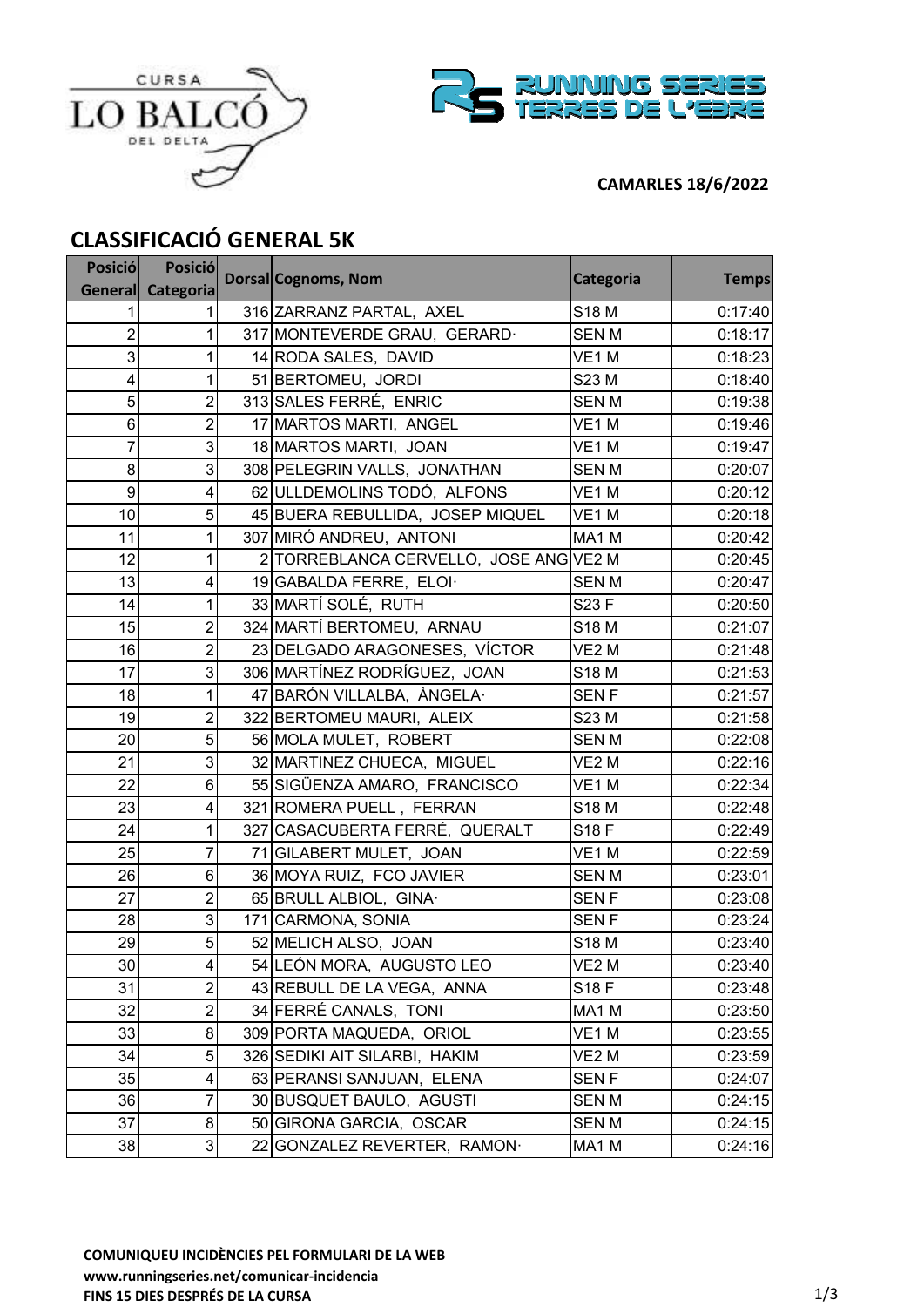



### **CAMARLES 18/6/2022**

# **CLASSIFICACIÓ GENERAL 5K**

| <b>Posició</b> | <b>Posició</b>    | <b>Dorsal Cognoms, Nom</b>       | Categoria         | <b>Temps</b> |
|----------------|-------------------|----------------------------------|-------------------|--------------|
|                | General Categoria |                                  |                   |              |
| 39             | 9                 | 328 MARCO FERRÉ, CARLOS          | VE1M              | 0:24:16      |
| 40             | 5                 | 70 FUMADÓ PRIMÉ, INGRID          | <b>SENF</b>       | 0:24:22      |
| 41             | 1                 | 323 GIMÉNEZ FERRERES, CLÀUDIA    | VE1F              | 0:24:23      |
| 42             | 1                 | 72 LANGE EBRI, ARTURO            | MA <sub>2</sub> M | 0:24:33      |
| 43             | 1                 | 7 CABRERA MORA, ESTHER           | VE <sub>2</sub> F | 0:24:43      |
| 44             | $6\phantom{a}$    | 53 LEÓN CÓRDOVA, EZEQUIEL        | S18 M             | 0:24:46      |
| 45             | $\overline{c}$    | 325 SANS CUCALA, MERCÈ           | VE <sub>1</sub> F | 0:24:54      |
| 46             | 4                 | 1 ALSO GAS, LLORENS              | MA1 M             | 0:25:10      |
| 47             | 5                 | 58 LLAÓ CURTO, JOAN              | MA1 M             | 0:25:14      |
| 48             | 3                 | 320 BONET FRANCH, THAIS.         | VE <sub>1</sub> F | 0:25:20      |
| 49             | 10                | 31 FERRE VADILLO, ENRIC          | VE1M              | 0:25:43      |
| 50             | 6                 | 57 BEL FERRÉ, INÉS               | <b>SENF</b>       | 0:25:47      |
| 51             | 9                 | 59 SERRA DUPONT, JORDI           | <b>SENM</b>       | 0:26:08      |
| 52             | 7                 | 60 CASANOVA FUMADÓ, LAURA        | <b>SENF</b>       | 0:26:10      |
| 53             | 4                 | 314 TOMÀS LORENZ, ROSA           | VE <sub>1</sub> F | 0:26:15      |
| 54             | $\overline{7}$    | 333 MONTEVERDE, POL              | S18 M             | 0:26:16      |
| 55             | 8                 | 15 JULVE CORNELLES, RAQUEL       | <b>SENF</b>       | 0:26:31      |
| 56             | 9                 | 20 AYZA CALERO, ELENA            | <b>SENF</b>       | 0:26:31      |
| 57             | 10                | 37 PAGÀ FRANCH, MIREIA           | SEN <sub>F</sub>  | 0:26:37      |
| 58             | 11                | 67 SANZ MURCIA, ESTEFANIA        | <b>SENF</b>       | 0:26:47      |
| 59             | $\overline{c}$    | 48 ALMEIDA JIMENEZ, MONICA-      | VE <sub>2</sub> F | 0:26:52      |
| 60             | 3                 | 21 BAGES BANEGAS, SANDRA         | VE <sub>2</sub> F | 0:26:54      |
| 61             | $\,6$             | 334 MIRAPEIX TOMAS, ORIOL        | MA1 M             | 0:27:11      |
| 62             | 5                 | 49 MARQUEZ GARCIA, SILVIA        | VE <sub>1</sub> F | 0:27:22      |
| 63             | $6\phantom{a}$    | 46 REDO VIUDEZ, SUSANA           | VE <sub>1</sub> F | 0:27:22      |
| 64             | $\overline{c}$    | 311 RABASEDA BURGUES, NARCIS     | MA <sub>2</sub> M | 0:27:29      |
| 65             | 12                | 331 VENTURA MULET, TÀNIA         | <b>SENF</b>       | 0:27:47      |
| 66             | 11                | 332 SERRA AMENOS, DAVID          | VE1M              | 0:27:48      |
| 67             | 3                 | 11 BROUGHTON, JIM                | MA <sub>2</sub> M | 0:28:12      |
| 68             | 10 <sub>1</sub>   | 64 MORESO ABELLA, VICTOR         | <b>SENM</b>       | 0:28:16      |
| 69             | 11                | 315 VIUDEZ BRUNET, MARC          | <b>SENM</b>       | 0:28:29      |
| 70             | 8                 | 29 KNOL, TIMO                    | S18 M             | 0:28:42      |
| 71             | 4                 | 318 QUERALT MORESO, DOLORS       | VE2 F             | 0:28:45      |
| 72             | 7                 | 312 RIEROLA, MAR                 | VE <sub>1</sub> F | 0:29:26      |
| 73             | 5                 | 69 FANDOS COLOMINES, ESTIBALITZ  | VE2F              | 0:29:38      |
| 74             | $\overline{7}$    | 9 MUR BAGES, JOAN RAMON·         | MA1 M             | 0:29:43      |
| 75             | 13                | 319 ROCOFFORT DE VINNIERE, GRACE | <b>SENF</b>       | 0:29:45      |
| 76             | 8 <sup>1</sup>    | 10 OBIOL ESPELTA, VALLIVANA      | VE1F              | 0:29:50      |